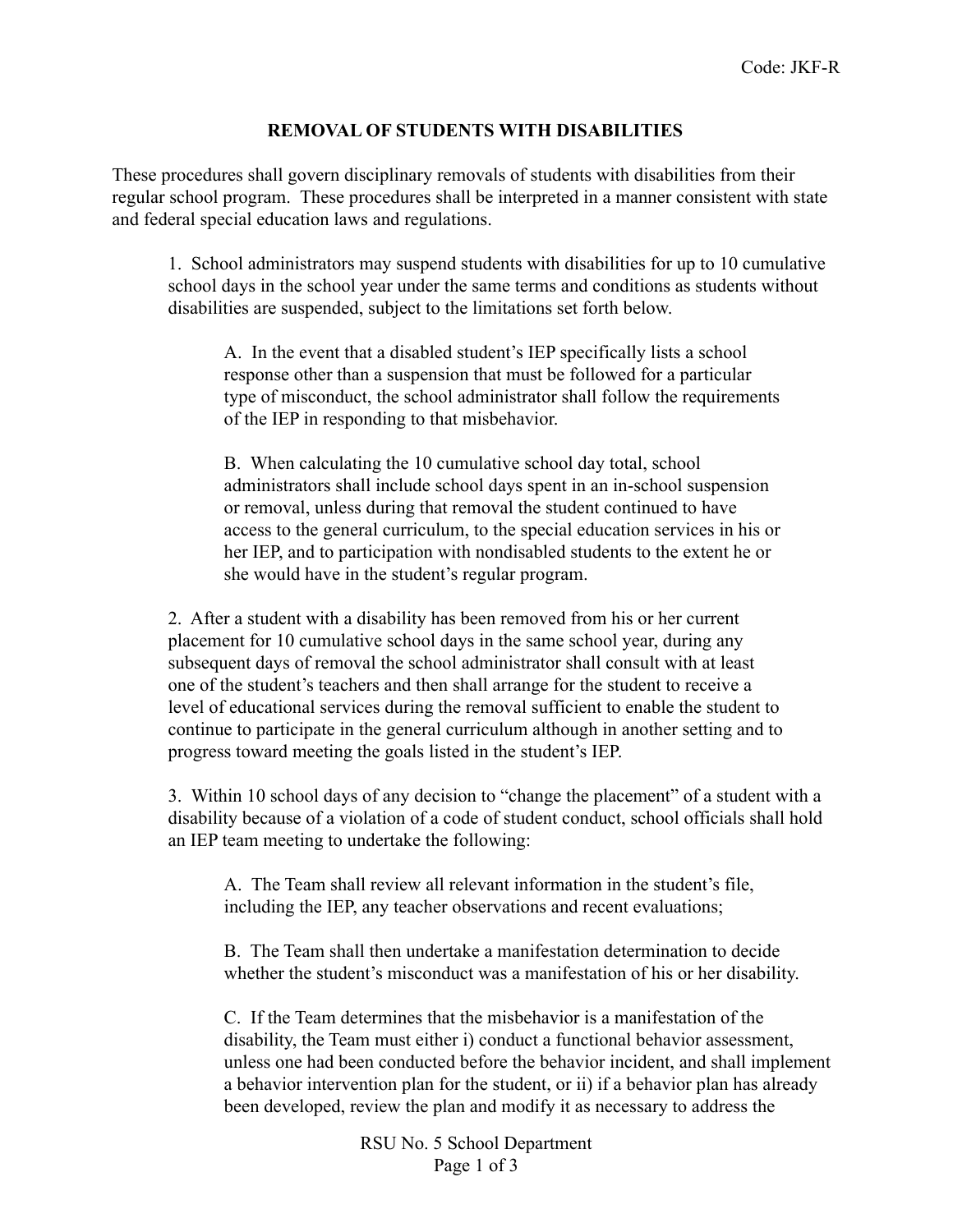behavior. Except as provided in 4 below, the Team must also return the student to the placement from which he or she was removed, unless the school and parent agree to a change of placement as part of the revision of the behavior plan.

D. If the Team determines that the misbehavior is not a manifestation of the disability, school personnel may apply the relevant disciplinary procedures in the same manner and for the same duration as the procedures would be applied to students without disabilities, except that services must be provided to the student during the disciplinary removal consistent with 3(E) below.

E. When a student with a disability has a disciplinary removal that would be a "change of placement," the IEP Team shall order services for the student that will enable the student i) to continue to participate in the general curriculum although in another setting; ii) to progress toward meeting the goals in the IEP; and iii) to receive, as appropriate, a functional behavior assessment and behavior intervention services and modifications that are designed to address the behavior violation so that it does not recur.

F. For purposes of this section, a "change of placement" occurs if: (i) the removal is for more than 10 consecutive school days; or (ii) the student has been subjected to a series of removals that constitute a pattern and a) because the series of removals totals more than 10 cumulative days in the school year, b) because the student's behavior is substantially similar to the behavior in previous incidents resulting in the series of removals, and c) because of additional factors such as the length of each removal, the total length and the proximity of the removals to each other.

4. In those circumstances where a student brings a weapon to school, to a school function, or on school premises (including transportation), or where a student knowingly possesses, uses, sells or attempts to sell illegal drugs at school, a school function, or on school premises (including transportation), or when the student inflicts serious bodily injury, as determined by an appropriate evaluator, upon another person while at school, a school function or on school premises (including transportation), school officials may place that student in an alternative educational setting for up to 45 school days, shall provide educational services for the student consistent with 3(E) above, and shall schedule an IEP Team meeting to occur within 10 school days of commencing that removal. At that meeting, the Team shall undertake all necessary actions discussed in these procedures for responding to removals that constitute a change of placement for the student. Any further removals in response to the incident shall be made consistent with these procedures and state and federal special education rules.

Legal Reference: Me. Dept. of Educ. Rule Ch. 101 § XVII (2017) 34 CFR § 300.101, .530-.536

> RSU No. 5 School Department Page 2 of 3